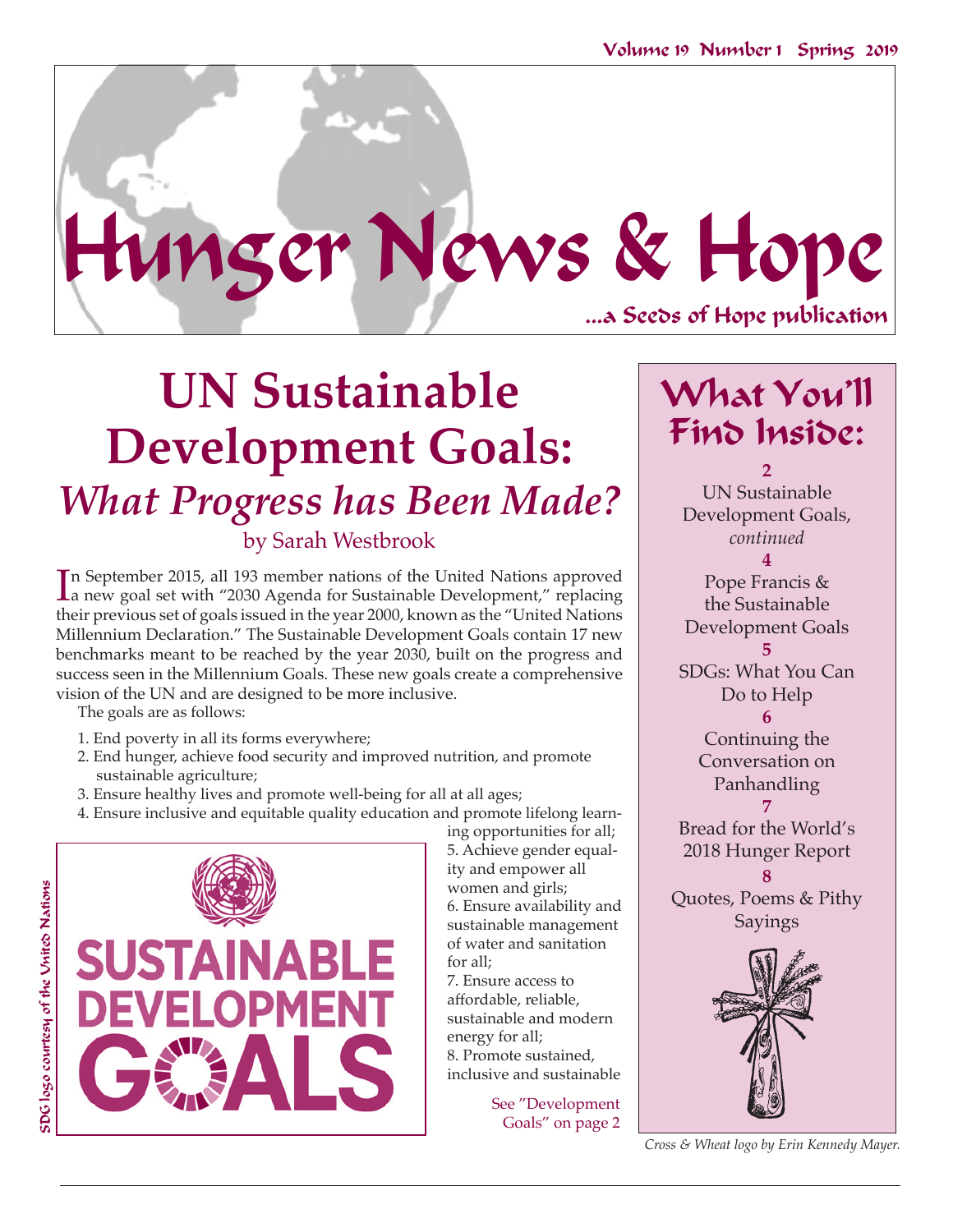## **Development Goals,**  *continued from page 1*

and decent work for all;

- 9. Build resilient infrastructure, promote inclusive and sustainable industrialization and foster innovation;
- 10. Reduce inequality within and among countries;
- 11. Make cities and human settlements inclusive, safe, resilient and sustainable;
- 12. Ensure sustainable consumption and production patterns;
- 13. Take urgent action to combat climate change and its impacts;
- 14. Conserve and sustainably use the oceans, seas and marine resources for sustainable development;
- 15. Protect, restore and promote sustainable use of terrestrial ecosystems, sustainably manage forests, combat desertification, and halt and reverse land degradation, and halt biodiversity loss;
- 16. Promote peaceful and inclusive societies for sustainable development, provide access for justice for all and build effective, accountable and inclusive institutions at all levels; and
- 17. Strengthen the means of implementation and revitalize the Global Partnership for Sustainable Development.

Armed with these goals, the world gathered its momentum and leapt into action. Paraguay, for example, placed its sanitation and water agency within the department of health, ensuring its treatment as a health priority, which has allowed 94 percent of its rural population to have access to clean drinking water, a bright spot in Latin America.



In 2016, however, we hit a wall. Due to violence and climate-related shocks, the number of chronically undernourished people rose by 38 million, increasing the total to 815 million. The first year of the SDG implementation was the slowest year of economic growth since the 2008 economic growth, full and productive employment 2009 global financial crisis. Moreover, the Department for

> *The Sustainable Development Goals contain 17 new benchmarks meant to be reached by the year 2030, built on the progress and success seen in the Millennium Goals.*

International Development spent 13.88 percent of its budget on disaster relief—the largest amount for any issue.

Despite this immediate setback, people all around the world are banding together to make these goals a reality. Child mortality is decreasing every year, while a health infrastructure that helps women find skilled obstetric care is lessening maternal deaths in Ethiopia. The Democratic Republic of Congo has a program training health workers that is aimed at making vital medical care more accessible.

Three women in Afghanistan are running their own veterinary clinic and teaching the importance of education to change attitudes and stifle gender equality. Dr. Devi Shetty, a cardiac surgeon in India, set up an affordable healthcare company called Narayana Health to provide low cost, high quality healthcare and now has more than 20 medical centers in India.

In 2016, Costa Rica successfully powered its electrical grid with renewable energy for 113 consecutive days, and private sectors in Malawi are creating custom-built portable water filters for households lacking access to safe drinking water, lessening the risk of contracting water-borne diseases by half.

On a larger scale, the country of Rwanda became the first low-income country to provide universal eye-care to its entire population. Although this might seem like a trivial cause compared to fighting poverty, if uneducated parents—particularly mothers—can keep their eyesight sharp, they can continue working their jobs and their work won't deteriorate as they age.

These improvements are done in an effort to break the cycle of poverty by helping working mothers keep their jobs sorting coffee beans. In previous years, their eyesight had deteriorated around the age of 45, forcing them to take their young daughters out of school to sort beans and start the cycle over again. Now they have improved eyesight and are able to keep their jobs longer and provide a steady financial home life for their children.

Some of these examples might seem small or insignificant, but any progress is worth celebrating. In Tanzania,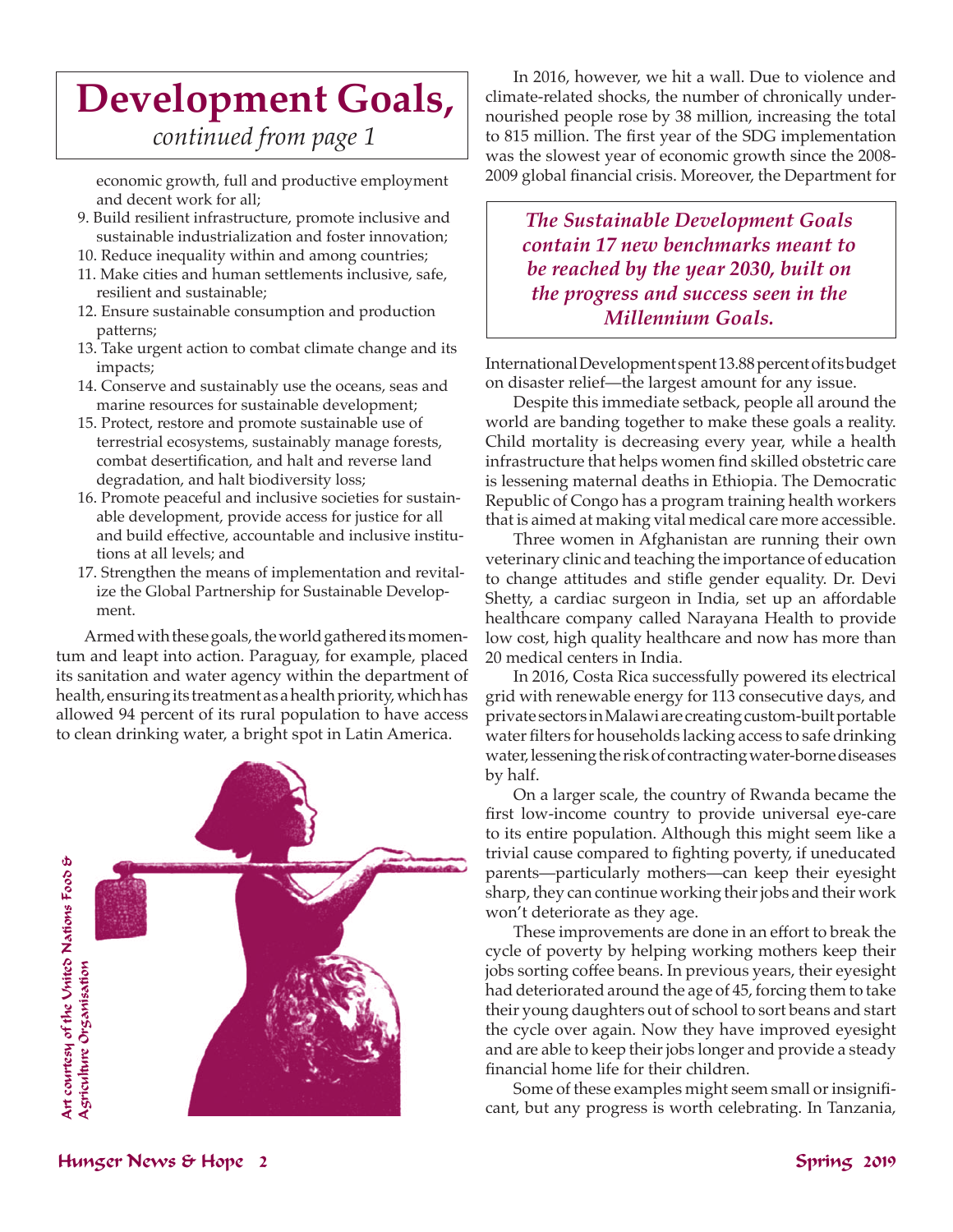young people were using social media to promote planting trees to combat deforestation. The school system was so impressed that it announced a policy that will see every student in the country plant a tree while at school. Meanwhile, in Singapore last year, the world's largest sustainability program took place. Called the UNLEASH program, this is an effort to acquire new ideas and accelerate them for solving the world's biggest problems.

This program has only been in effect the past two years, but the ideas, brought forth primarily by its youth participants, are already setting the tone for the future of the SDGs. Last year's winners, Urban Cool, proposed community-owned sustainable cooling systems to combat the heat waves in India's slums and aid the most vulnerable.

Although the progress is extraordinary and should be applauded, there is still a long way to go and much to do.

When Kevin Rudd, former Prime Minster of Australia and the president of the Asia Society Policy Institute, looks at the state of the world, he finds no hope of delivering on the Goals set for 2030. With the political and financial support being given now, he declares there is no way we could reach the goals initiated.

*Although the progress is extraordinary and should be applauded, there is still a long way to go and much to do.*

However, Kerry Kennedy, the President of the Robert F. Kennedy Human Rights nonprofit organization, looks at the current state of things and is encouraged. He comments on the change in world dictators, the fall of communism, the change in South Africa from apartheid to now, and the

acknowledgment and prioritization of women's rights and he is heartened. His optimism stems from "the small groups of determined people that harnessed the dream of freedom and made it come true."

An overlying theme seen in every progress report is the need for a united front. Large and small groups are helping get us closer to making the Sustainable Development Goals a reality, and their example is one worth following.

While there is no way at this point to tell definitively if the Sustainable Development Goals will be met, the time to come together and make change happen is now. There is work being accomplished to make these goals a reality and it's being perfected by individuals who are using the skills they possess to help change the world.

*—Sarah Westbrook was the Seeds of Hope summer 2018 intern. She is from Longview, TX. At this writing, she was a Professional Writing major at Baylor University. She says that she has learned much at Seeds about becoming engaged in the issues about which you are passionate. "I never thought I could use my voice to help others," she wrote, "but Seeds has taught me that you can use the gifts you're given to change the world."*



 *Right: An intern carries seedlings at the World Hunger Relief Training Farm in Elm Mott, TX. Photo by Matthew Lester.* 

> *Far right: a young girl at Tutti Island in Sudan hears a discussion about women's rights. Photo courtesy of Lee McKenna.*

*Wheat art by Mary Daily, IBVM.*

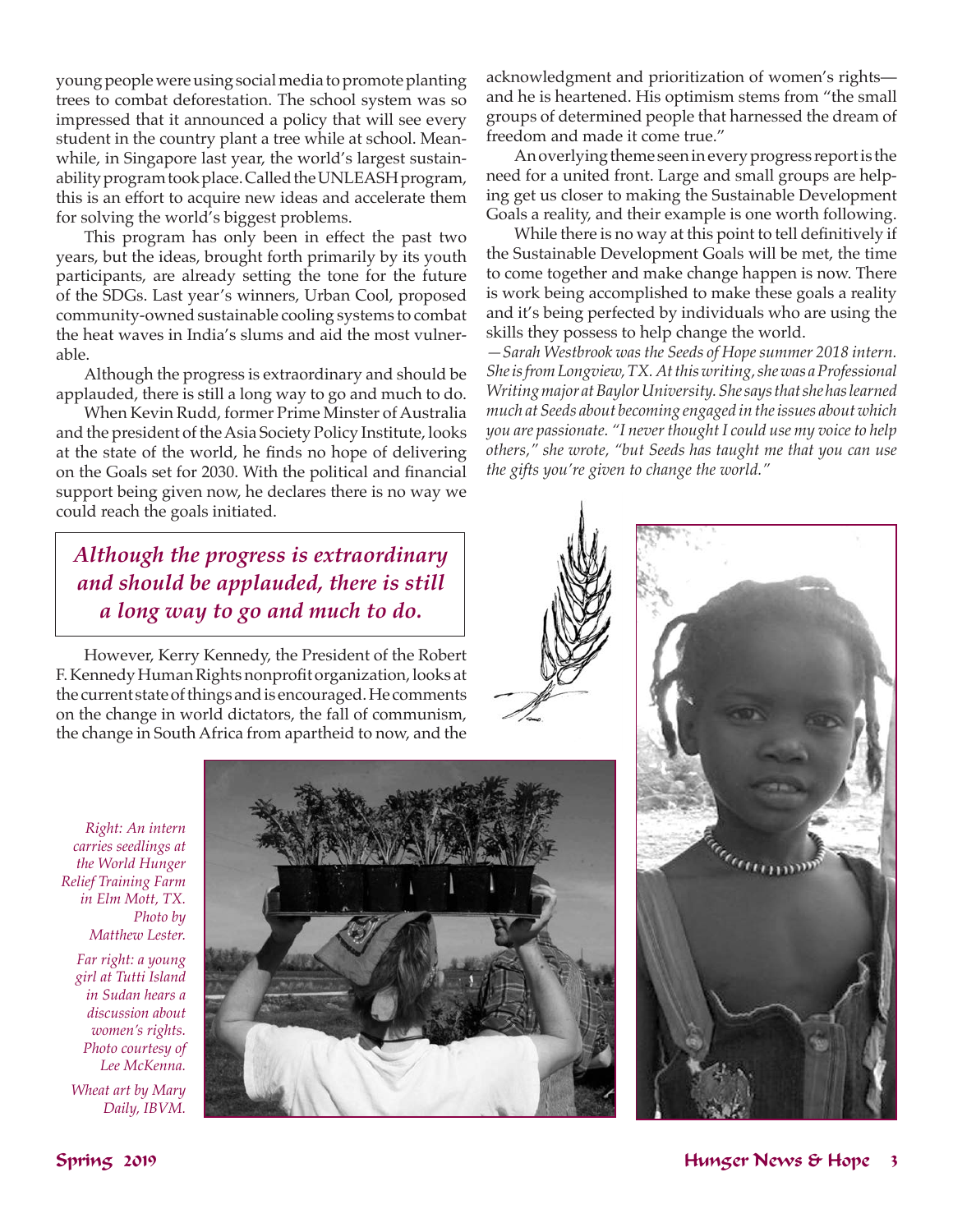# *Pope Francis & the Sustainable Development Goals*

by Katie Cook and Sarah Westbrook

In September 2015, just before the members of the United<br>Nations adopted *Agenda* 2030 and the Sustainable Develop-<br>way Casky Rane Fare signess on head to meet to the UNI Nations adopted *Agenda 2030 and the Sustainable Development Goals*, Pope Francis was on hand to speak to the UN General Assembly about the religious values that cause many of us to aim for these goals. It was the first time a Roman pontiff had addressed the UN.

The Pope highlighted environmental rights and the connection between environmental concerns and financial inequality around the world. Adam Russell Taylor wrote shortly afterward for the World Bank,

*It was fitting and profound to have the Pope frame the global goals' agenda with his remarks, since in many ways his recently released encyclical, Laudato Si, embodies the integrated and indivisible nature of the sustainable development agenda.1*

The Pope insisted that a "true 'right of the environment'" is part of our creation story, that human beings are part of the environment and in communion with it, and that any harm done to the environment is harm done to humanity. Human beings were not given the earth with the authorization to abuse or destroy it, he said. Instead, the story of the creation calls on people to serve the earth, rather than the other way around.

He explained that environmental degradation and poverty go hand-in-hand, that economic and social exclusion are a complete denial of humanity, and that selfish overuse of natural resources disproportionately hurts weak and disadvantaged populations. To serve the poor, he said, you have to serve the environment.

*Laudato Si': On Care for Our Common Home2*was released in May before the September 2015 summit. In it, the Pope says that our present environmental crisis is a moral and spiritual challenge to every person on the planet, claims that we are all connected, and calls for greater investments in renewable energy and a binding global agreement to dramatically reduce carbon emissions.

Two months ago, Pope Francis convened an international conference at the Vatican called "Religions and the Sustainable Development Goals: Listening to the Cry of the Earth and the Poor."

He told the assembly that, when we discuss such topics as the SDGs, we often leave out the voices of impoverished people, migrants, indigenous people and young people. He called inclusion of these groups in the discussion and also for what St. John Paul II called "an ecological conversion."

The SDGs are supported by "our deepest religious and ethical values," he continued. He said,

> *[T]hose of us who are religious need to open up the treasures of our best traditions in order to engage in a true and respectful dialogue on how to build the future of our planet.3*

The conclusion of his opening address included elements from *Laudato Si'*:

*[T]hree and a half years since the adoption of the Sustainable Development Goals, we must be even more acutely aware of the importance of accelerat-*

*Left: Pope Francis greets religious leaders from around the world at a March 2019 conference, "Religions and the Sustainable Development Goals," held in the Vatican. Photo courtesy of Vatican News.* 



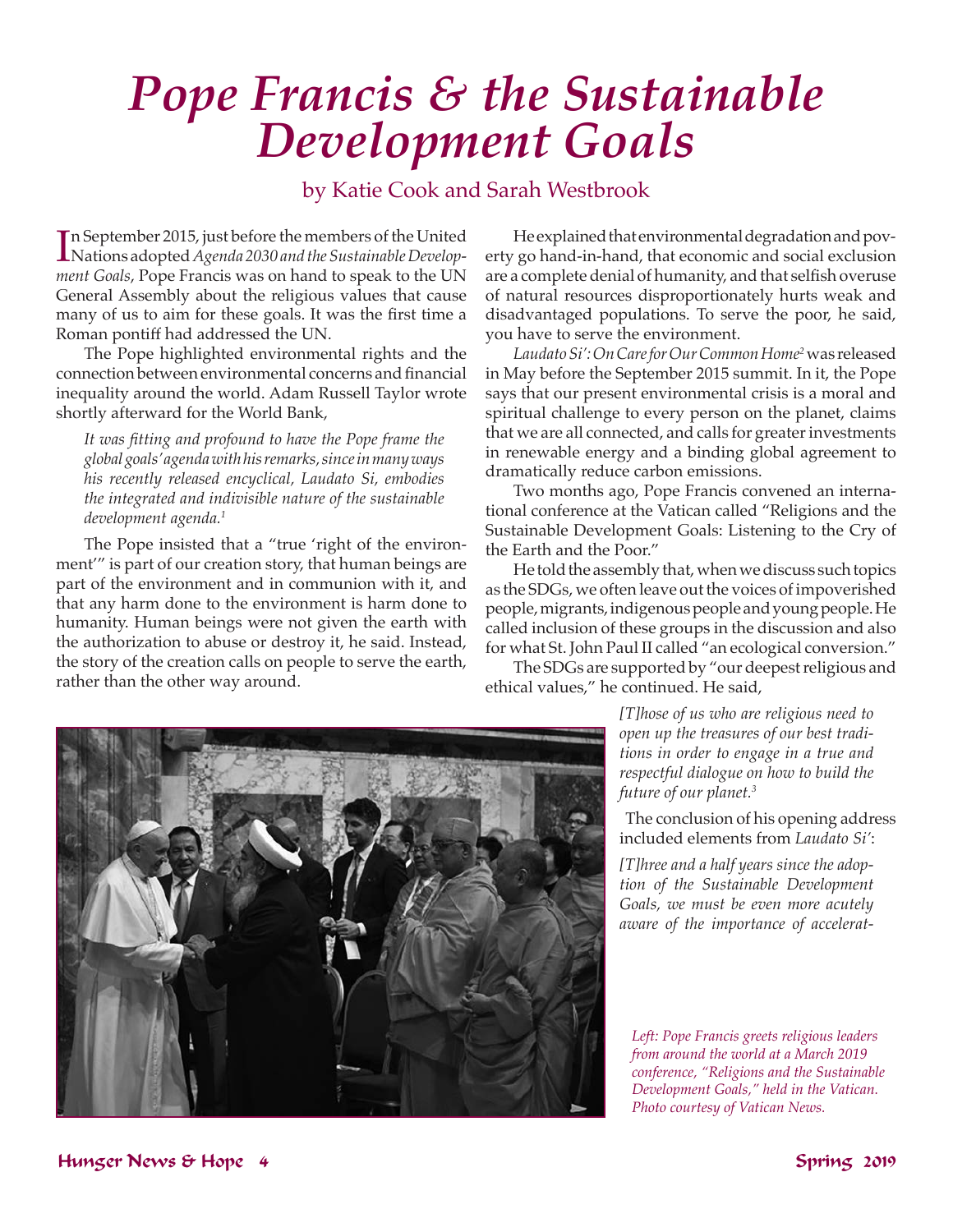*ing and adapting our actions in responding adequately to both the cry of the earth and the cry of the poor.4*

*—Katie Cook is the Seeds of Hope editor and Sarah Westbrook was the Summer 2018 Professional Writing intern for Seeds. Sources: United Nations, World Bank*, Vatican News*, Crux News Site, Pope Francis' Second Papal Encyclical,*  Laudato Si': On Care for Our Common Home*, John Carroll University Campus Ministry. For more about the SDGs, see Sustainable Development Goals: Action Towards 2030 from Caritas International.* 

#### **Endnotes**

1. Adam Russell Taylor, "Caring for Our Common Home, Pope Francis and the SDGs," from the World Bank. 2. The words *Laudato Si'* are the first words of the *Canticle of the Creatures* by St. Francis of Assisi, written in 1225. 3. Quoted by Lydia O'Kane in Vatican News.

4. Ibid.



*A World Hunger Relief intern from Nigeria plants a seedling. Photo by Matt Lester.*

# SUSTAINABLE GERALS

## *What You Can Do to Help*

The 2030 Agenda for Sustainable Development is a group of goals set forth by the United Nations to make the world a better and more sus-<br>this also also a Theoretill calculated this chief is the substantine last incolated a tainable place. They will only be attainable if we all get involved, and there are a number of simple things you can do in your everyday life. Here are 17 actions you can take to help the 17 SDGs become a reality:

1. Save electricity by using power strips and turning them off completely when you're not using them.

2. Freeze leftovers and fresh produce if you think you won't have time to eat them before they ruin.

3. Bring your own bag when you shop. Using your own reusable tote cuts down on all the plastic bags.

4. If you use a dishwasher, you can save water by not washing your plates before you run the machine.

5. Shop at your local businesses. This keeps people employed and helps prevent trucks from driving far distances.

6. Take fewer napkins at restaurants. You don't need a large stack of napkins when you go out to eat, take just what you need.

7. Get in the habit of using a refillable water bottle and coffee cup.

8. Donate what you don't use. Your items aren't useless even if you're done with them and donating can give your old things a new life.

9. Stop paper bills and bank statements. Paying online means less paper, which means less forest destruction.

10. Always turn off the lights when you're not using them. This is one of the easiest ways to save energy.

11. Recycling keeps landfills from growing. Recycle your paper, plastic and aluminum.

12. Use more rugs. Rugs keep your house warm and your thermostat working less, which also saves you money on electricity.

13. Plan out meals and be smart with your shopping trips.

14. Utilize biking, walking and public transports.

15. Take advantage of your right to elect leaders and use it to be involved in your country and local community. Your voice is a gift, and it's your right to use it.

16. Be brave. Speak out against any discrimination you see in your life. Everyone is equal and deserves kindness and equality.

17. Stay informed. There is a wealth of information out there, and there's a whole world that needs your prayers and help.

*See also "The Lazy Person's Guide to Saving the World" on the UN's Sustainable Development page: www. un.org/sustainabledevelopment/takeaction/.*

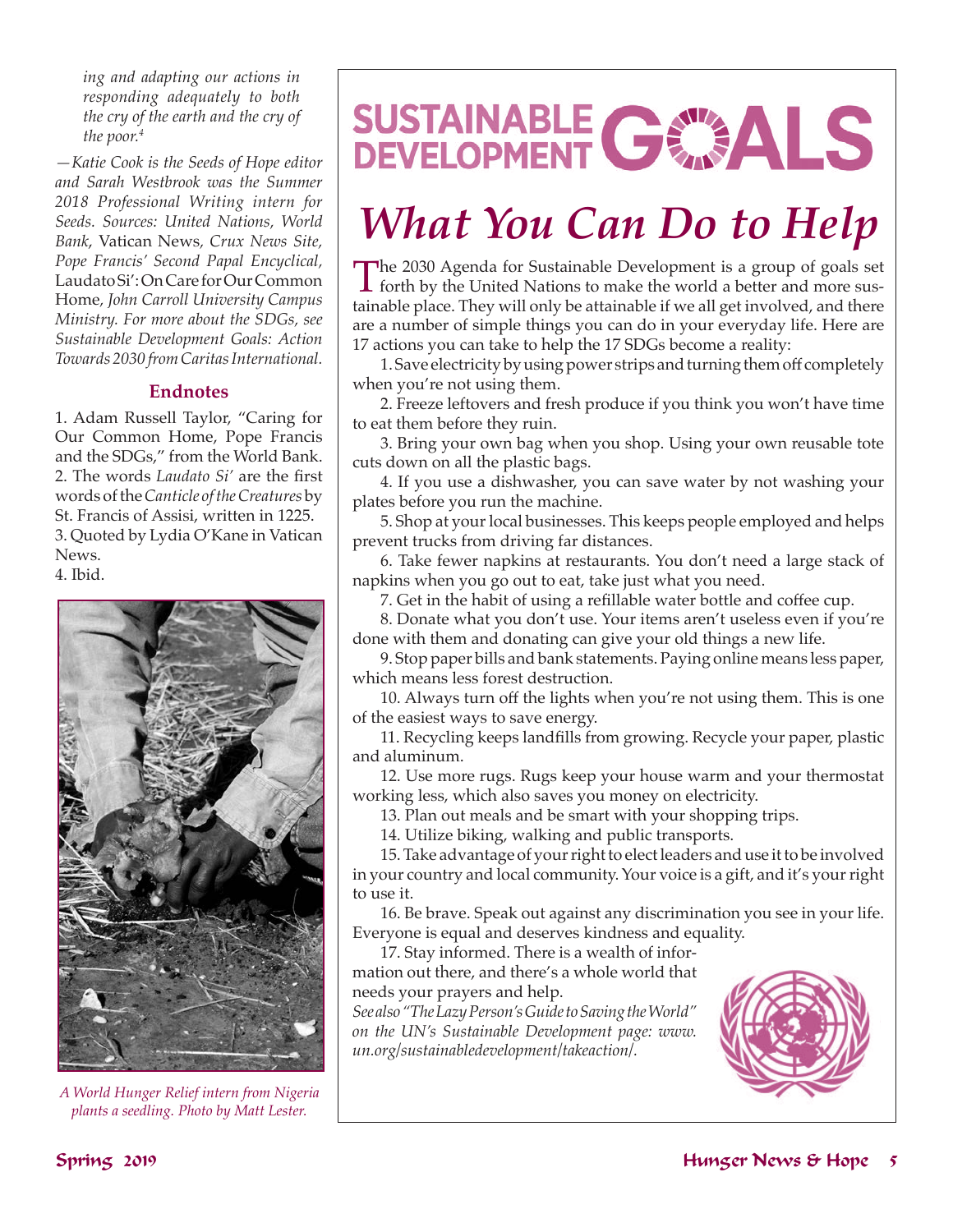## opinion/editorial

## *Continuing the Conversation… On Panhandling*

*Editor's note: It would seem that the stories we printed about Panhandling in the most recent issue of* Hunger News & Hope *[See "How Should We Respond to Panhandlers?" and "What I Learned from Panhandlers," HNH Vol 18 No 3, pages 2-3] have struck a definite chord with our readers. Below is one response from a longtime reader. Charley Garrison has been pastor of the Central Texas Metropolitan Community Church in Waco, TX for 15 years and the coordinator of the Red Door Pantry, a food pantry for HIV-positive people, for 10 years. Upon receiving his copy of HNH, he immediately wrote the following response.* 

 $\Lambda$ s always, thanks for the publication! Here are my<br>thoughts, in response to your articles on panhandling *["How Should We Respond to Panhandlers?" and "What I Learned from Panhandlers," HNH Vol 18 No 3, pages 2-3]:*

> *…I would say that if I had been reduced to sleeping under a bridge, possibly because of circumstances out of my control, I would also want something to numb me out.*

For those who don't want to give to people because they might spend it on drugs or alcohol, I would say that if I had been reduced to sleeping under a bridge, possibly because of circumstances out of my control, I would also want something to numb me out. Just try to imagine, not a day or two of that kind of life, but an existence seemingly without end! If I'm not going to help them out of their mess, am I also going to be the one to deny them a mental respite from it?

When leaving the office to go home *[in Beverly Hills, TX]*, I take the Jack Kultgen Freeway that runs along Interstate-35 because it's the quickest route. More times than not, there is someone standing at a three-way-stop intersection close to the HEB grocery store on South Valley Mills Drive.

I carry dollar bills in the coin container of my car for folks asking for money, and so I make sure I'm in the lane closest to that person (I have plenty of time to merge back into the lane that I need to turn off to my home).

I look at that route as a toll road. If I want to get home by the quickest route, I pay the toll. And that means look-

ing the person in the eye when I place a buck in his or her hands and humbly accepting his or her "God bless you!"

And yes, there are a few folks who prefer that existence. When I lived in New Orleans, I served as a director for a day center for HIV-positive adults. The day center almost exclusively served homeless folks. I loved each of them and they taught me a lot. Through a team effort of a lot of folks, we were finally able to get one of our clients into a house. He ended up back on the streets because he couldn't handle being confined to a house, nor did he wish to take on the responsibilities that went along with living there. He left the house, preferring instead the freedom of the streets.

> —Rev. Charley Garrison, Pastor Central Texas Metropolitan Community Church Waco, TX

*We welcome your responses! This is a complicated issue and warrants careful discernment. We think our readership community is a perfect place to continue such a conversation. Please email seedseditor1@gmail.com with your thoughts.—lkc*

Hunger News & Hope

received five Associated Church Press awards for 2018. Don't miss another issue!

*To receive free electronic copies as they come out, email seedseditor1@gmail.com to add your name to the e-list. For more information about Seeds of Hope publications, go to www.seedspublishers.org.*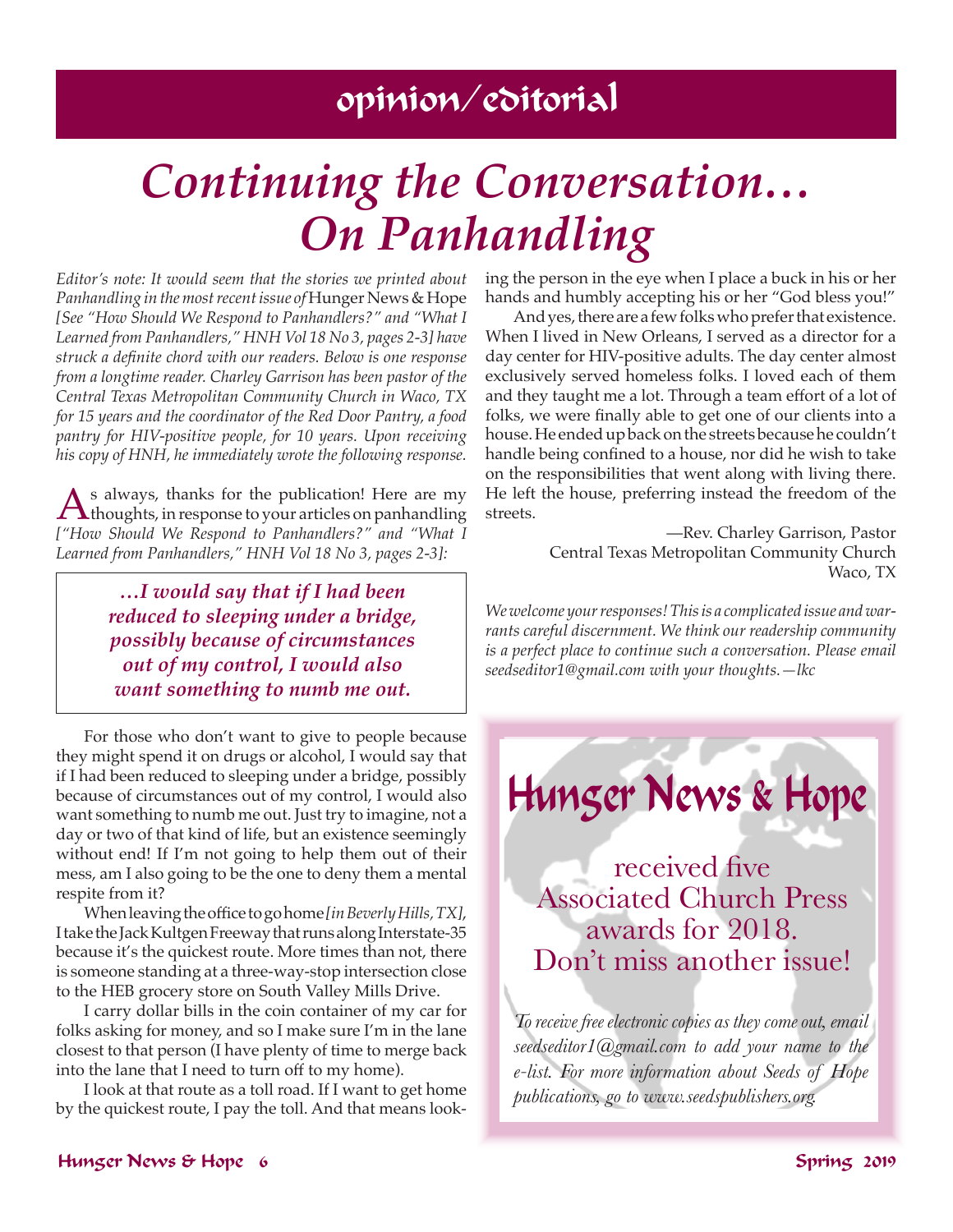## resources & opportunities

## *Bread for the World Releases 2018 Hunger Report*

The Bread for the World Institute recently released<br>its 29th annual Hunger Report*: The Jobs Challenge:*<br>Werking to Fud Hunger by 2020. The 2018 are not up *Working to End Hunger by 2030*. The 2018 report explores why millions of American workers and their families are hungry and poor, and how government policies can change this. Decent jobs that pay a livable wage enable many of us to support ourselves and our families. Far too many people in the United States, however, have jobs that do not guarantee freedom from hunger. A full-time minimum wage worker earns about \$15,000 a year, but the poverty line for a family of four is about \$24,000 a year. Moreover, economists calculate that meeting a family's basic needs requires an income of approximately twice the poverty level.

*The Jobs Challenge* explains clearly why the United States needs better jobs and better work-related policies to end hunger. You can read and explore the report to understand more about the root causes of hunger and poverty.

Ending global hunger and extreme poverty is within our grasp. Incomes are rising even in countries once thought to be facing insurmountable challenges, showing that progress is possible anywhere when barriers are removed. A global consensus has now formed that 2030 is an ambitious but attainable target date. *[See the stories about the UN Sustainable Development Goals, beginning on page 1º.]*

*Ending global hunger and extreme poverty is within our grasp…. A global consensus has now formed that 2030 is an ambitious but attainable target date.* **—Asma Lateef, Executive Director, Bread for the World Institute**

In the United States, the preferred way of ending hunger is by ensuring that everyone who wants a job can get one and that it pays a sufficient wage. The bare minimum that defines a "decent" job is a sufficient wage, which should provide families with the means to put food on the table. For those who are raising children, a decent job should allow them to balance their responsibilities as an employee and parent.



*The new 2018 Hunger Report from Bread for the World Institute is titled* The Jobs Challenge: Working to End Hunger by 2030. *Photo courtesy of Bread for the World.*

Decent jobs are also the best way to end hunger and extreme poverty in developing countries. The zero-sum narrative holds that prosperity in another part of the world must come at the expense of workers in the United States. But it doesn't have to be this way. Better policies can make the difference. We can reclaim the American Dream for all in our country, and we can share that powerful dream with our neighbors who are striving for more than a subsistence life. This is the jobs challenge that the 2018 Hunger Report addresses.

*— From Asma Lateef, Executive Director of the Bread for the World Institute. The report can be downloaded at www.bread.org.*